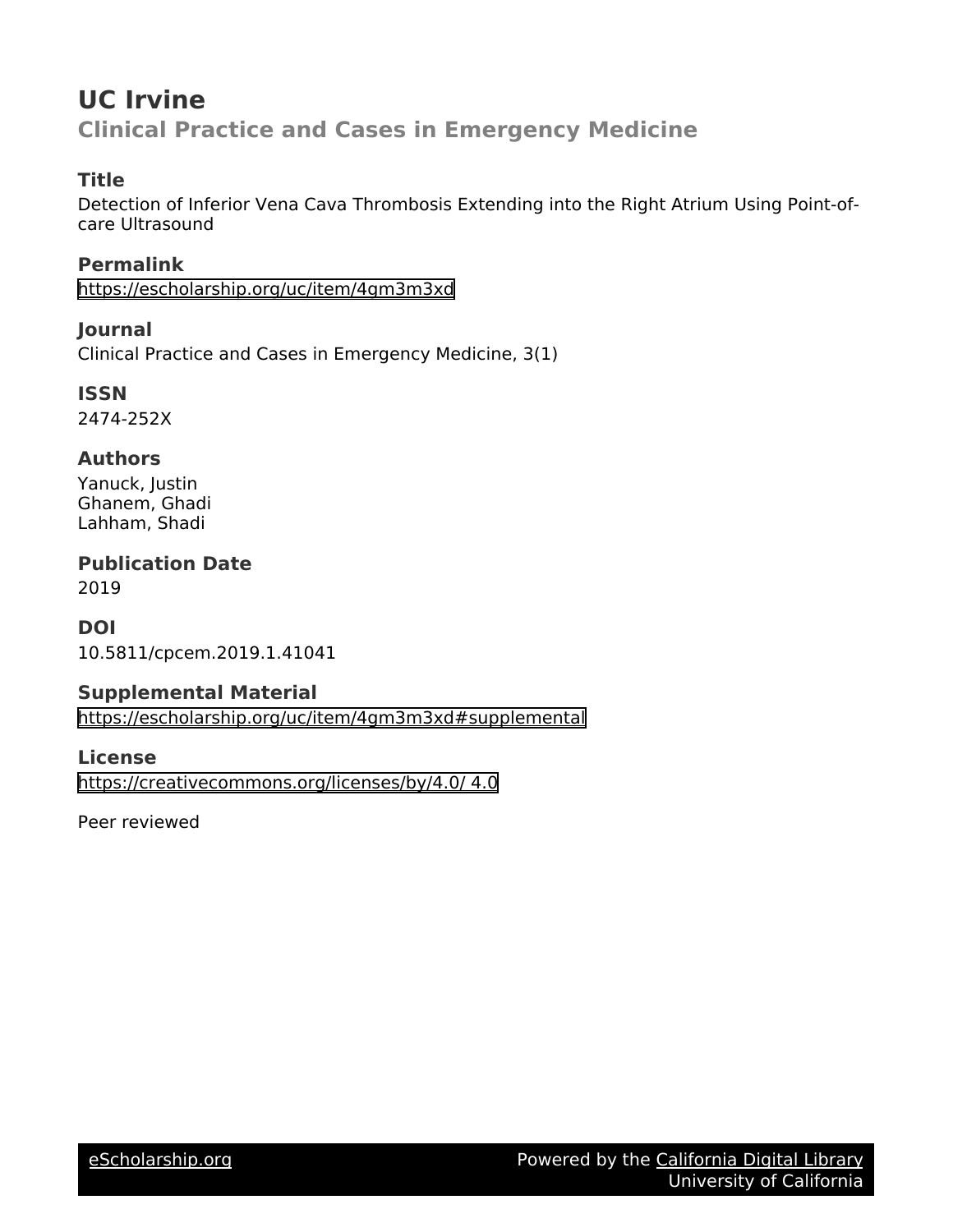# **Detection of Inferior Vena Cava Thrombosis Extending into the Right Atrium Using Point-of-care Ultrasound**

**Justin Yanuck, MD, MS Ghadi Ghanem Shadi Lahham, MD, MS** University of California, Irvine, Department of Emergency Medicine, Irvine, California

Section Editor: Scott Goldstein, DO Submission history: Submitted September 23, 2018; Revision received November 23, 2018; Accepted January 1, 2019 Electronically published January 23, 2019 Full text available through open access at http://escholarship.org/uc/uciem\_cpcem DOI: 10.5811/cpcem.2019.1.41041 [Clin Pract Cases Emerg Med. 2019;3(1):67–68.]

### **CASE PRESENTATION**

A 74-year-old male with a history of metastatic prostate cancer presented to the emergency department with hypotension and shortness of breath. We assessed volume status using point-of-care ultrasound (POCUS) with a phased array probe in the subxiphoid orientation. This revealed a large inferior vena cava (IVC) thrombus extending from above the IVC bifurcation into the right atrium (Image, Video). The patient was started on



**Image.** Point-of-care ultrasound phased array probe in the subxiphoid orientation revealed a thrombus situated in the inferior vena cava (IVC).

intravenous heparin and fluids. Computed tomography (CT) pulmonary angiogram revealed an occlusive pulmonary embolism (PE) in the right lower lobe.

### **DISCUSSION**

Venous thromboembolisms are estimated to occur in 0.1% of patients; 1.5% of patients hospitalized with deep vein thrombosis (DVT) were diagnosed with vena cava thrombosis, of whom  $12\%$  had a pulmonary embolism.<sup>1,2</sup> The mortality rate for IVC thrombosis patients is nearly double that of DVT patients.<sup>1,3</sup> These patients can present with lower limb swelling or pain, lower back pain, fever, or elevated inflammatory markers.<sup>3</sup> CT or magnetic resonance imaging is often used to make the diagnosis.<sup>4,5</sup>

Recently, ultrasound has shown promise for quick identification of IVC thrombus.<sup>6</sup> The rapid ultrasound for shock and hypotension (RUSH) protocol, which incorporates assessment of IVC intravascular volume status, can be used for these undifferentiated patients to diagnose conditions not apparent with the standard physical exam.7,8 The RUSH examination led to the definitive diagnosis and etiology of this patient's hypotension and dyspnea.

Once diagnosed, confirmation using CT imaging and admission to the hospital for anticoagulation and hemodynamic monitoring is recommended.<sup>9</sup> Invasive treatments include angioplasty or local thrombolysis.3

Our case highlights the use of POCUS to quickly identify etiologies of hypotensive and dyspneic patients. Further imaging should be obtained in IVC thrombosis patients to rule out PE or additional clots.

**Video.** Rapid ultrasound for shock and hypotension protocol using the phased array probe in the subxiphoid orientation revealed a large thrombus situated in the inferior vena cava.